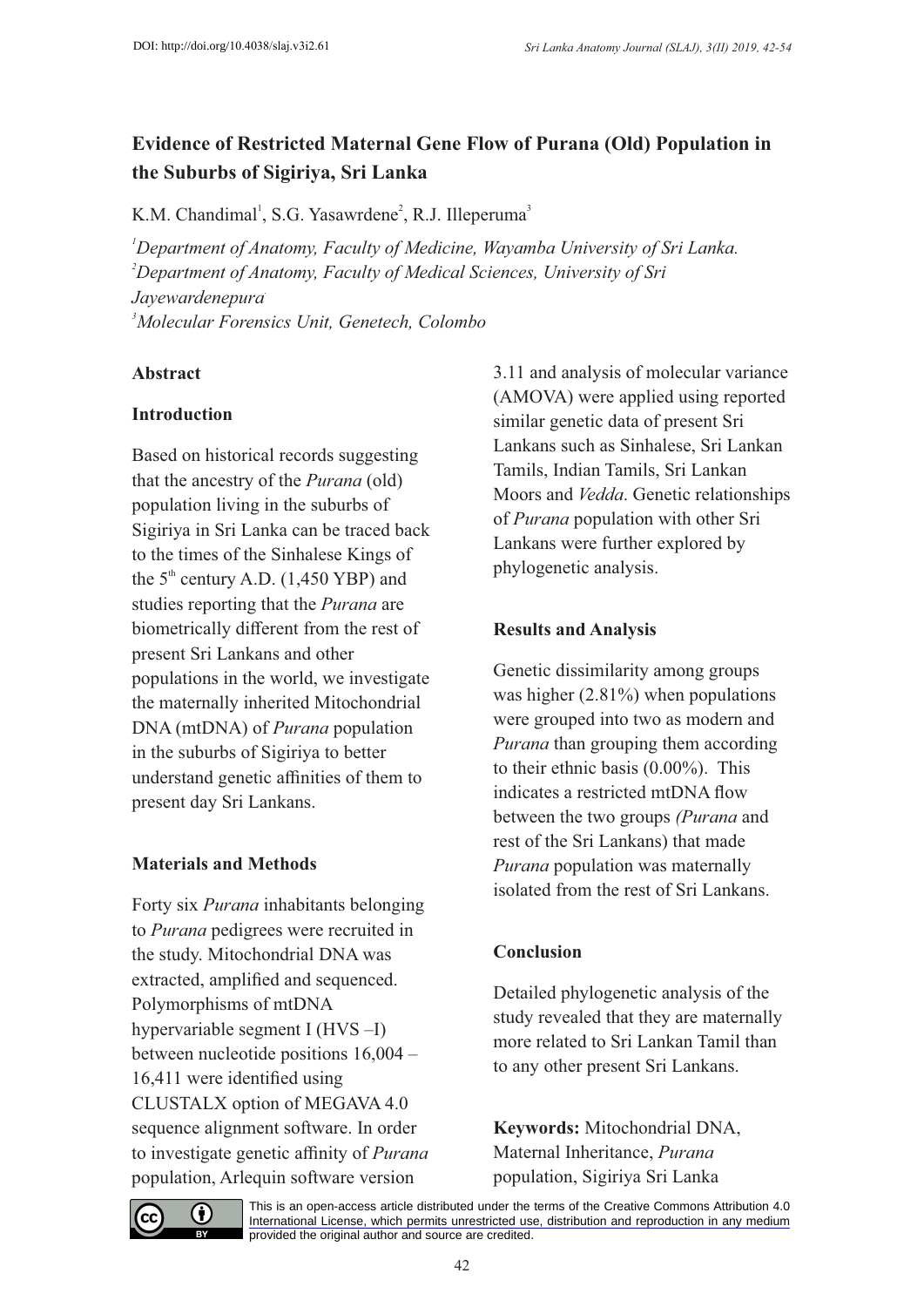#### **Introduction**

Mitochondrial DNA (mtDNA) provides a potent tool for studying human evolution, in view of characteristics such as a maternal mode of inheritance, a mutation rate  $\sim$ 10x higher than nuclear DNA, presence in high copy number, and lack of recombination $[1,2,3,4]$ . As mtDNA is strictly maternally inherited, sequence variation evolves through the sequential accumulation of base substitutions along radiating maternal lineages $\left[1,3,4,5\right]$ . Polymorphisms which occurred thousands of years ago results in the geographic structuring of mtDNA haplogroup distributions therefore it is possible to investigate an individual's matrilineal ancestry  $[6,5]$ .

Mitochondrial DNA is composed of two regions: the D-loop control region (the non-coding segment of mtDNA), and the coding region, and that while the coding region is much larger, we more often study the polymorphisms in the D-loop region<sup> $[7]$ </sup>. The D-loop region is 1124 bp in length and is made up of hypervariable segments I and II (HVS - I and HVS -  $II$ <sup>[8]</sup>. In human mitochondrial genome, HVS - I is found between the nucleotide positions 16, 024 to 16,365 and HVS II from positions 73 to  $340^{[7]}$ .

The HVSs reveal about 3 % variability between individuals. Within the HVSs, the polymorphic sites are not distributed uniformly. Because of high number of polymorphic sites, the analysis of HVS - I and II enable to study matrilineal ancestry and explore patterns of female movement and interactions in the past $^{[9]}$ . The HVSs are highly valuable markers in terms of population genetics or phylogenetic  $studies<sup>[10,11]</sup>$ 

The first mtDNA study on *Vedda* in Sri Lanka a minority indigenous group of people in Sri Lanka was done by Harihara $^{[12]}$ . Since then several national level genomic studies have been conducted representing major ethnic groups and *Vedda* in Sri Lanka<sup>[13]</sup>. The Genome Variation Database containing information on Single Nucleotide Polymorphisms (SNPs) found in major ethnic groups in Sri Lanka (i.e. Sinhalese, Tamils and Moors) has been established $\left[14\right]$ . The genetic database of Sri Lankan population, containing information including genotype frequencies of 34 genomic variations encompassing 14 medically important genes, has been reported $^{[15]}$ .

"The ancestry of the present-day *Purana* inhabitants of villages *Talkote, Pidurangala, Diyakepilla, Nagalaweva, Alakolaweva, Ilukweva, Kosgahaela* in Sigiriya area has been a subject of debate. There are two potential hypotheses regarding their ancestry can be tested. They are descendants of the prehistoric hunter-gatherer populations from the region or descendants of contemporary *Vedda* community in Sigiriya region.

The Purana populations in Sigiriya represented by having *Purana* surnames such as *Aluthgedara, Gamagedara, Undiyagedara, Beddegedara, Millagahagedara, Kongahagedara* etc, maintain their caste system by strictly practicing their marriages among themselves. They are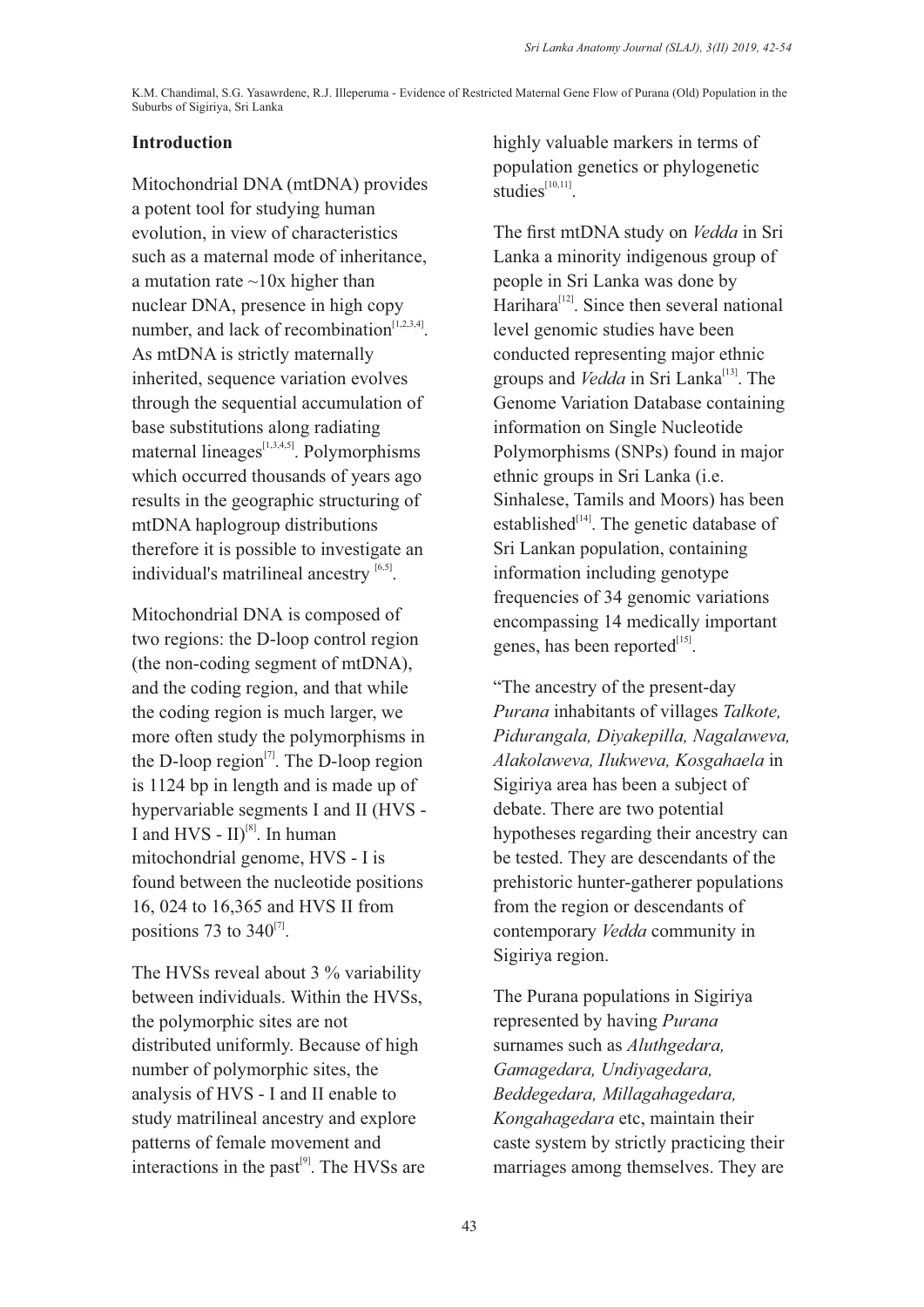considered as isolated breeding units with extended family endogamy. They trace their ancestry to the times of the Sinhalese Kings of the 5th century A.D.  $(1,450 \text{ YBP})^{[16]}$ . Therefore, one hypothesis is that the *Purana* population have been occupying this locality for quite a long time and might have preserved the genetic signatures from ancient pre-Sinhalese settlers due to their practice of endogamy. Exploring the genetics of the *Purana* population of Sigiriya is important it's that their unique genetic signature (if there is one) will become admixed with other Sri Lankans and the current population structure (if there is any) will change. Studying mtDNA of the HVS - I from the *Purana* population in the suburbs of Sigiriya is important to explore the genetic structure and to construct the phylogenetic tree of the *Purana* population.

#### **Materials and Methods**

The present study analyses the mtDNA HVS-I control region of the *Purana* population in Sigiriya suburbs. The ethical clearance to study certain anthropological measures and collection and analysis of blood samples of the *Purana* population in Sigiriya has been granted by the Ethics Review Committee of Faculty of Medical Sciences, University Sri Jayewardenepura, Sri Lanka (Ref No: 491 / 10).

#### **Study population and selection criteria**

Forty-six individuals from *Purana* populations living in *Nagalaweva,* 

*Diyakepilla, Pidurangala* and *Talkote* at Sigiriya suburbs, who gave their informed consent, were included in DNA study. The *Purana* pedigrees such as *Gamagedara, Undiyagedara, Liyanagedara, Beddedara, Millagahagedara, Kongahagedara* and *Aluthgedara* of the subjects of the present study identified as *Purana* pedigrees and confirmed according to *Purana* pedigree recorded in Bandaranayake et al., (1994)<sup>[16]</sup>. Each pedigree was traced back to at least three generations prior to the recruitment to the study.

#### **Blood sample collection and DNA extraction**

Capillary blood was collected from 46 adult individuals from *Purana* villages in Sigiriya suburbs. Samples were taken from the fingertips of each individual onto labelled filter paper from each selected individual under strict sterile conditions. A diameter of four millimetres (4 mm) of blood stain from filter paper was used to extract DNA from the leukocyte fraction of the blood according to Walsh *et al*.,  $(1991)^{[17]}$ .

#### **PCR amplification of the human mtDNA HVS - I**

The hypervariable segment - I (HVS - I) of the D-loop control region between the positions L16,000 and H16,450 of the human mtDNA was amplified by PCR using the following primer pair targeting a 446 bp DNA fragment[18].

PCRs were performed in 50  $\mu$ l reaction volumes using 5 µl of extracted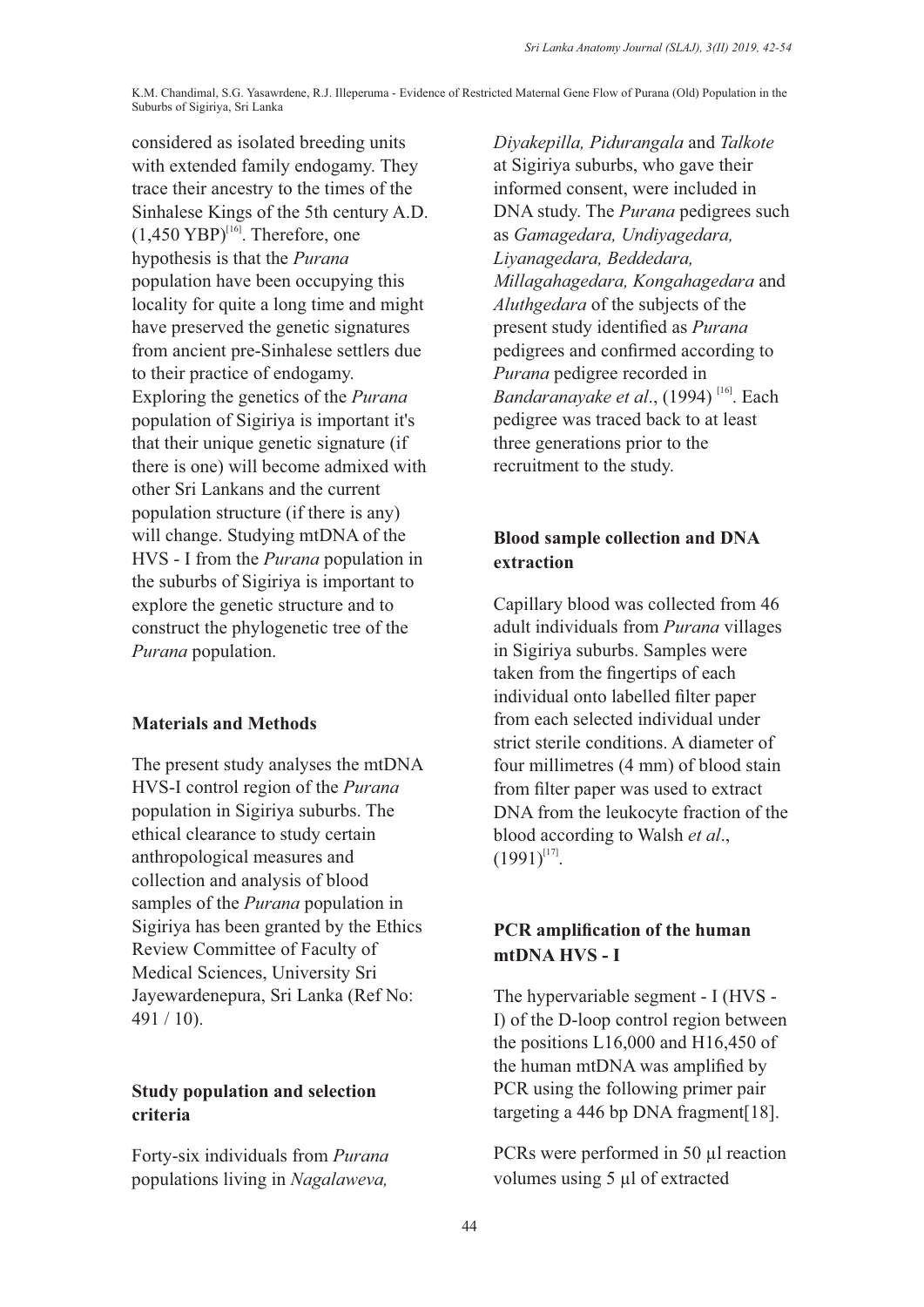mitochondrial DNA for each reaction in GeneAmp 9,600 thermal cycler (Applied Biosystems) using stranded PCR amplification protocol.

### **Automated DNA sequencing of mtDNA HVS - I**

Each PCR product was purified by following the methods described in the MinElute PCR product purification kit (QIAGEN, Germany). Automated cycle sequencing was performed in an ABI 310 genetic Analyzer (Applied Bio systems, USA). Each automated DNA cycle sequencing mixture contained 1µl of 10 µM forward primer/ reverse primer 4 µl of cleaned PCR product, 2.5 µl nuclease free water, 1.5 µl sequencing buffer and 1µl Big Dye terminator solution (http://www.appliedbiosystem.com).

## **Determination of nucleotide sequence variation**

Sequence data retrieved from the data collection software of ABI 310 instrument were aligned with the human mitochondrial DNA revised Cambridge Reference Sequence (GenBank accession number – NC 012920 Andrews et al., 1999)<sup>[19]</sup> using CLUSTALX option of MEGAVA 4.0 sequence alignment software[20]. Mitochondrial DNA HVS -I sequences were aligned using CLUSTALX option of MEGAVA 4.0 sequence alignment software  $^{[20]}$ . Additional sequences from modern Sri Lankan reported by Illeperuma,  $(2009)$ <sup>[13]</sup> were also included in the study for genetic comparison. Arlequin software version

3.11 was used for the calculation of haplotype frequencies, AMOVA, pair wise Fst values and associated probability values were estimated from 10,000 mutations calculated using the software ARLEQUIN Version  $3.11$ <sup>[21]</sup>.

## **Determination of nucleotide sequence variation**

Sequence data retrieved from the data collection software of ABI 310 instrument were aligned with the human mitochondrial DNA revised Cambridge Reference Sequence (GenBank accession number – NC 012920 Andrews *et al*., 1999)[19] using CLUSTALX option of MEGAVA 4.0 sequence alignment software[20]. Mitochondrial DNA HVS -I sequences were aligned using CLUSTALX option of MEGAVA 4.0 sequence alignment software  $[20]$ . Additional sequences from modern Sri Lankan reported by Illeperuma,  $(2009)$ <sup>[13]</sup> were also included in the study for genetic comparison. Arlequin software version 3.11 was used for the calculation of haplotype frequencies, AMOVA, pair wise Fst values and associated probability values were estimated from 10,000 mutations calculated using the software ARLEQUIN Version  $3.11^{[21]}$ .

## **Construction of phylogenetic tree of the Purana population using mtDNA markers**

The genetic relationship among Purana population and major ethnic groups in Sri Lanka was explored by drawing Neighbour-joining tree based on DA distances by using the reported data of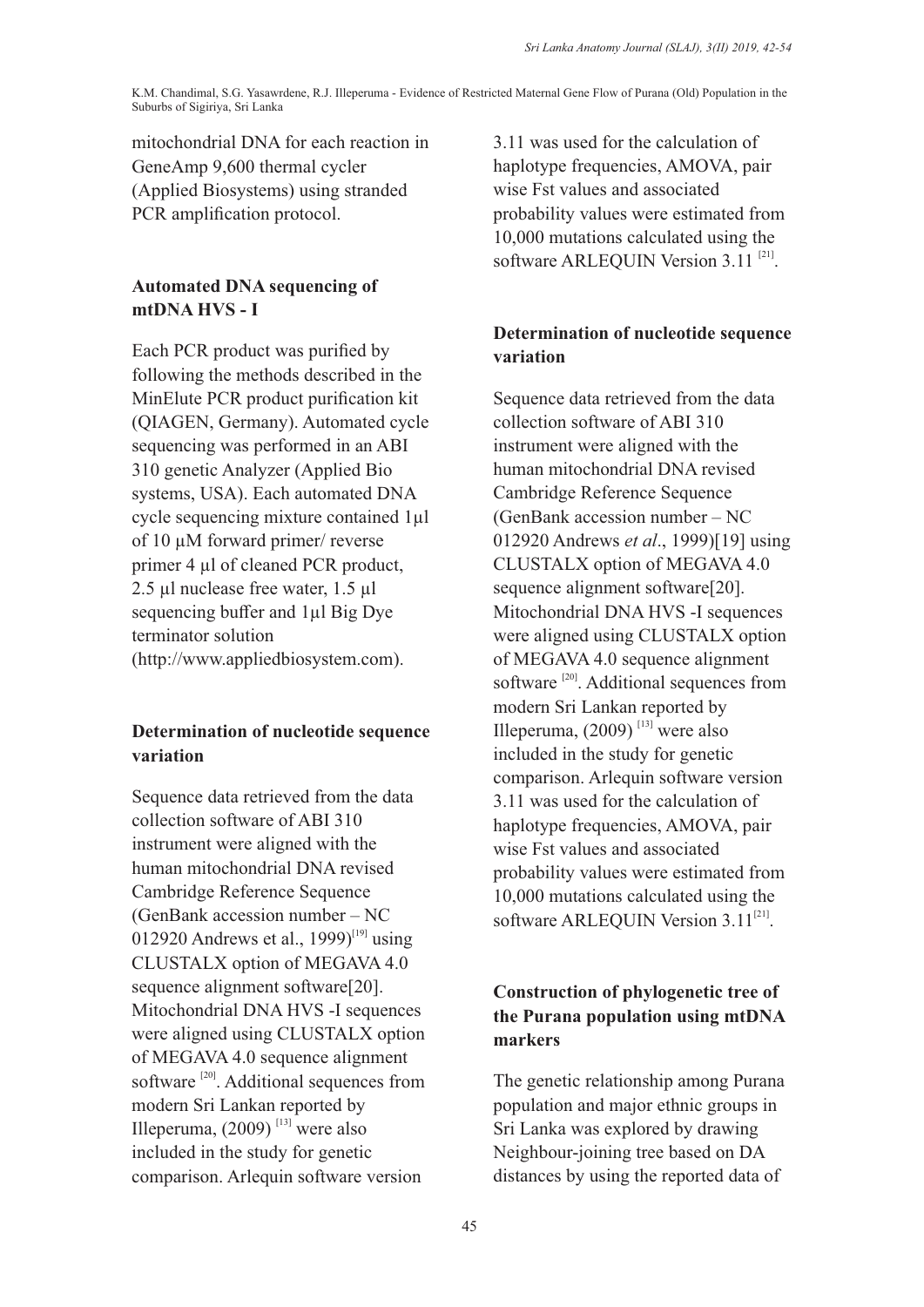Illeperuma (2009)<sup>[13]</sup>. The distance matrices namely Nei's DA [22] were calculated using GENDIST option in PHYLIP v3.5c software package<sup>[23]</sup> using mtDNA HVS -I sequences. Neighbour – joining tree was constructed using DA distances and its robustness was established by bootstrap re-sampling procedure. The option NEIGHBOUR in PHYLIP v3.5c was used to draw the phylogenetic trees from the distance matrices created by GENDIST.

In this method, statistical bootstrap involving 1000 replicates was carried out using SEQBOOT option PHILIP v3.5c. Finally, a consensus of 1000

Neighbour-joining trees was drawn using CONSENSE option of PHILIP  $v3.5^{23}$  and viewed using the program TREEVIEW.

**Results and Analysis**

#### **Mitochondrial HVS - I sequence polymorphisms of the Purana population at Sigiriya suburbs**

Each sequence comprised of 407 nucleotides spanning nucleotide positions (bp) 16,004 – 16,411 of the human mtDNA. The variable positions recorded upon compared with rCRS were presented in Table 1.

Table 1. Mitochondrial HVS - I sequences of 46 samples of the Purana population aligned with rCRS. Only variable positions are given. Positions are numbered accorded to rCRS.

| <b>rCRS</b><br>SITH_143<br>SITH_145<br><b>SITH_155</b><br>SITH_184<br>SITH_180<br>SITH_181<br>SITH_195<br>SITH_179<br>SITH_166<br>SITH_157<br>SITH_159<br>$STTH_201$<br>SINA_214<br>SINA_216<br>SINA_219<br>SINA_217<br>SINA_221<br>$SINA_218$<br>SINA_215<br>SINA_223<br>SINA_224<br><b>SINA_220</b><br><b>SINA_222</b><br>$SIPI$ <sub>120</sub><br>SIPI_125<br>$SIPI_56$<br>$SIPI_42$<br>$SIPI$ 39<br>SIPI_61<br>$SIPI_36$<br>SIPI_109<br>$SIPI$ 137<br>SIPI_140<br>$SIPI$ $141$<br>SIPI_138<br>$SIPI_32$<br>$SIPI_52$<br>SIDI_17<br>$SDI_20$<br>$SIDI_12$<br>$SIDI_13$<br>$SIDI_21$<br>SIDI <sub>4</sub><br>SIDI_8<br>$SIDI_5$<br>SIDI_I4 | 034567888889922345888801233334566777789901112224555566890011<br>472195013450369684347994301492506024894541890574236812198901<br>CAGACTAACGCTTTGTCTACCTTCCATCCCGCCCAGCACCTTAGCTCCTCTCGTTACTCC |             |                             | Nucleotide position<br>of humanmtDNA |
|----------------------------------------------------------------------------------------------------------------------------------------------------------------------------------------------------------------------------------------------------------------------------------------------------------------------------------------------------------------------------------------------------------------------------------------------------------------------------------------------------------------------------------------------------------------------------------------------------------------------------------------------|----------------------------------------------------------------------------------------------------------------------------------------------------------------------------------------------|-------------|-----------------------------|--------------------------------------|
| SITH                                                                                                                                                                                                                                                                                                                                                                                                                                                                                                                                                                                                                                         | - Sigiriya, Talkote                                                                                                                                                                          |             | SINA - Sigiriya, Nagalaweva |                                      |
| <b>SIPI</b>                                                                                                                                                                                                                                                                                                                                                                                                                                                                                                                                                                                                                                  | - Sigiriya, Pidurangala                                                                                                                                                                      | <b>SIDI</b> | - Sigiriya, Diyakepilla     |                                      |
|                                                                                                                                                                                                                                                                                                                                                                                                                                                                                                                                                                                                                                              |                                                                                                                                                                                              |             |                             |                                      |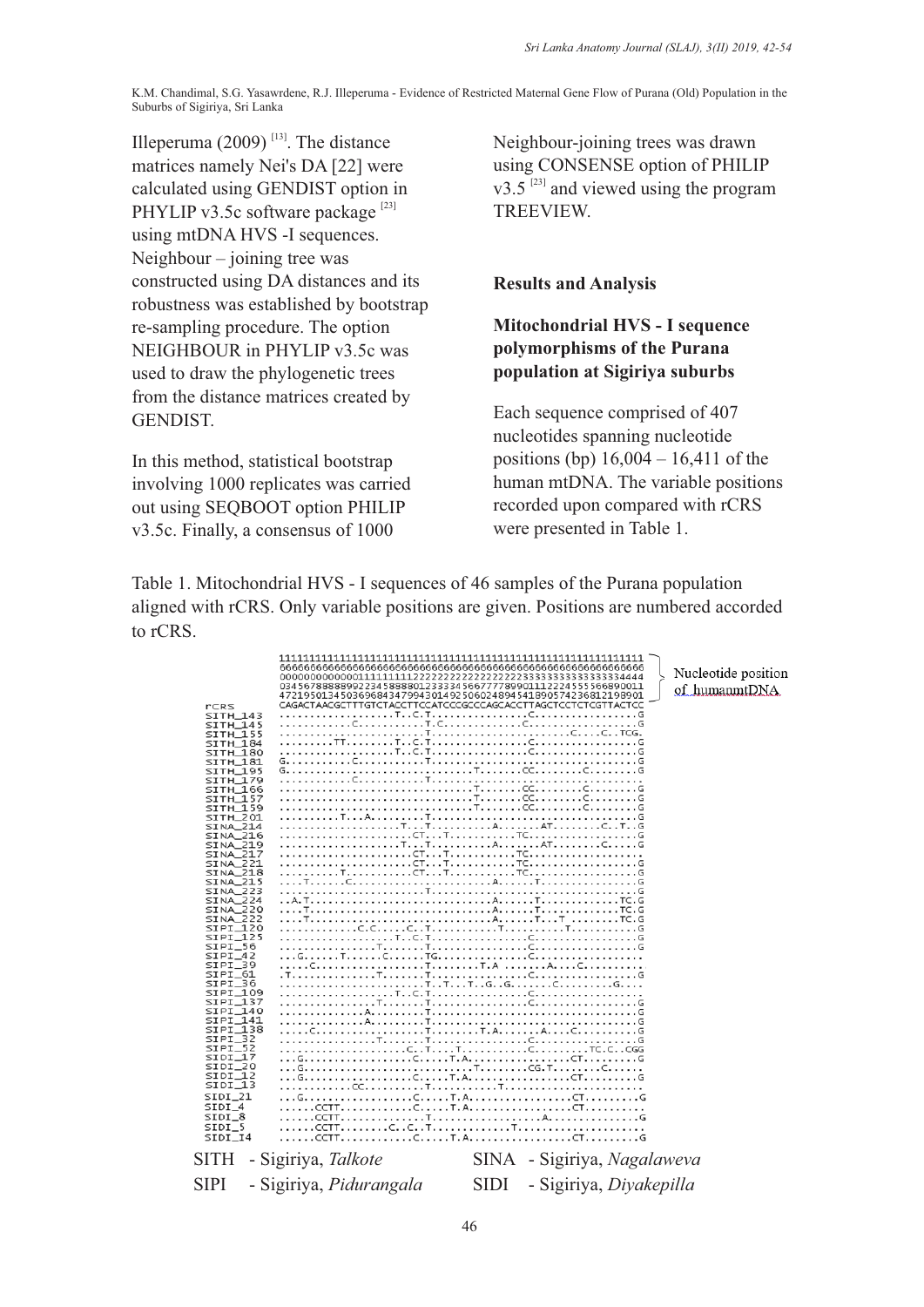### **Comparison of mtDNA HVS - I sequence polymorphisms of the** *Purana* **population with modern populations in Sri Lanka**

The sequences of the mtDNA HVS - I in 46 individuals belonging to the *Purana* population living at Sigiriya suburbs was compared with reported data available for major ethnic groups: Sinhalese ( $n = 55$ ), Sri Lankan Tamils (SL Tamils) ( $n = 40$ ), Indian Tamils (IN Tamils) ( $n = 34$ ) and Sri Lankan Moors (SL Moors) ( $n = 55$ ) [13]. Arlequin software version 3.11 was used for the calculation of haplotype frequencies, mean number of pair wise differences, nucleotide diversity and gene diversity among *Purana* and modern Sri Lankans  $^{[21]}$  (Table 2).

Table 2. Genetic indices of mtDNA HVS - I of the Purana population and modern Sri Lankan populations

| <b>Genetic Indices</b> | Purana         | <b>Sinhalese</b> | <b>SL</b> Tamils | <b>IN Tamils</b> | <b>SL Moor</b> |
|------------------------|----------------|------------------|------------------|------------------|----------------|
| Number of haplotypes   | 28             | 46               | 28               | 34               | 31             |
| Mean number of pair    | 7.459903       | 5.989226         | 4.819231         | 5.601329         | 3.734007       |
| wise difference        | $\pm 3.549980$ | $\pm 2.899290$   | $\pm 2.402766$   | $\pm 2.742017$   | $\pm 1.913702$ |
| Nucleotide diversity   | 0.020780       | 0.016683         | 0.013424         | 0.015603         | 0.010401       |
|                        | $\pm 0.010978$ | $\pm 0.008959$   | $\pm 0.007435$   | $\pm 0.008482$   | $\pm 0.005914$ |
| Gene diversity         | 0.9720         | 0.9939           | 0.9628           | 0.9878           | 0.9542         |
|                        | $\pm 0.0103$   | $\pm 0.0046$     | $\pm 0.0193$     | ±0.0080          | ±0.0170        |

Gene diversity of the *Purana* population was low  $(0.9720 \pm 0.0103)$  with compared to Sinhalese (0.9939  $\pm$  0.0046) and IN Tamils (0.9878  $\pm$  0.0080). However, diversity was higher than that of SL Tamils (0.9628  $\pm$  0.0193) and SL Moors (0.9542  $\pm$  0.0170).

## **Haplotype frequencies of the** *Purana* **population and modern populations in Sri Lanka**

The Purana population living at Sigiriya suburbs showed the highest percentage of population specific mtDNA haplotypes:- Single unique, Multiple unique and Non unique (24 haplotypes out of  $28$  – prevalence of  $86\%$ ). Fourteen percent of haplotypes that were shared among individuals between populations (non unique haplotypes) of the Purana populations shared among Sinhalese (50%), SL Tamils (25%) and SL Moors (25%) (Table 3).

Table 3. Haplotype sharing statistics of the Purana population among modern Sri Lankan populations

| <b>Haplotype</b> | <b>Sinhalese</b> | <b>SL Tamil</b> | <b>IN</b> Tamil | <b>SL Moor</b> | Purana |
|------------------|------------------|-----------------|-----------------|----------------|--------|
| Single unique    |                  |                 |                 |                |        |
| Multiple unique  | 06               |                 | ື               | ∪∠             |        |
| Non unique       |                  |                 |                 | 4۱             | 04     |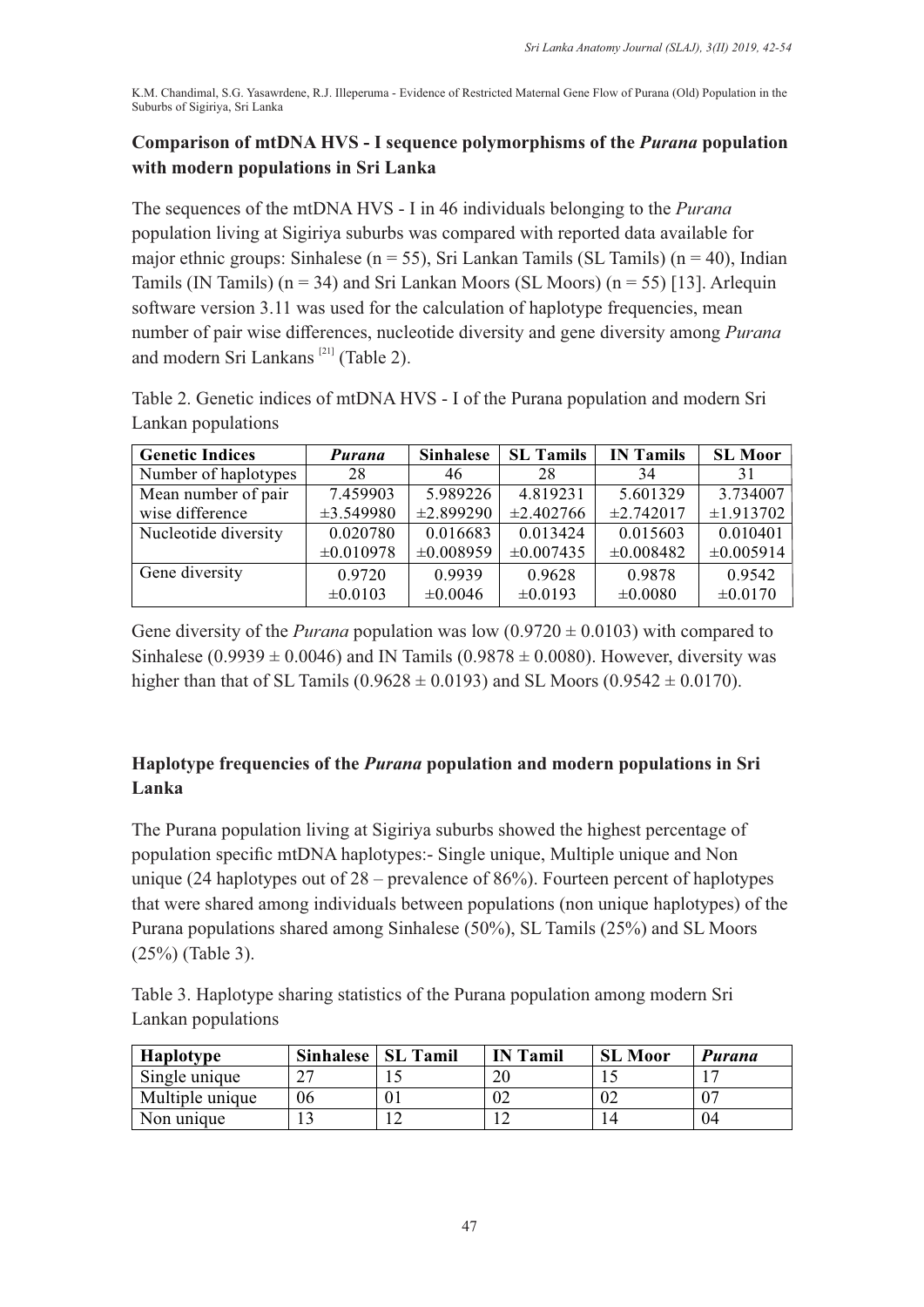### **Inter population and intergroup mtDNA genetic variation of the Puranapopulation with modern population**

Intergroup mtDNA genetic variation was analyzed using Analysis of Molecular Variance (AMOVA) by grouping them on the basis of their ethnicity, *Purana* and modern status using the data of present study with the data published for the modern Sri Lankan population groups  $^{[13]}$ .

Table 4. Inter population mtDNA genetic variation of the *Purana* and modern Sri Lankan populations

| Grouping                          | Source of variation         | Percentage<br>variation | $F_{ST}$ |
|-----------------------------------|-----------------------------|-------------------------|----------|
| <i>Purana &amp;</i> modern groups | Among groups                | 2.81                    |          |
| Group $1$ – <i>Purana</i>         | Among populations in groups | 0.74                    | 0.03556  |
| Group $2$ – Sinhalese             | Within p opulation          | 96.44                   |          |
| SL Tamil / IN Tamil               |                             |                         |          |
| SL Moor                           |                             |                         |          |
| Ethnic groups                     | Among groups                | 0.00                    |          |
| Group $1$ – <i>Purana</i>         | Among populations in groups | 1.91                    | 0.01869  |
| Group $2$ – Sinhalese             | Within population           | 98.13                   |          |
| Group 3 - SL Tamil / IN Tamil     |                             |                         |          |
| Group $4 - SL$ Moor               |                             |                         |          |

The percentage of genetic variation was higher (2.81) when comparing *Purana* against the rest of the Sri Lankan population than grouping the four populations (0.00). This difference between *Purana* and the other populations was clearly affected by its elevated  $F_{ST}$  (0.03556) compared to 0.01869.

Table 5. Population pair wise  $F_{ST}$  values (below the diagonal) and their significance level (above the diagonal)

|                  | Sinhalese  | IN Tamils          | <b>SL</b> Tamils     | <b>SL Moors</b>                             | Purana               |
|------------------|------------|--------------------|----------------------|---------------------------------------------|----------------------|
| Sinhalese        |            | $0.71171\pm0.0516$ | $0.01802 \pm 0.0121$ | $0.38739 \pm 0.0490$                        | $0.00901 \pm 0.0091$ |
|                  |            |                    |                      |                                             |                      |
| IN Tamils        | $-0.00322$ |                    | $0.00901 \pm 0.0091$ | $0.45946 \pm 0.0515$   $0.00000 \pm 0.0000$ |                      |
|                  |            |                    |                      |                                             |                      |
| <b>SL</b> Tamils | 0.01817    | 0.02115            |                      | $0.00000 \pm 0.0000$                        | $0.01802 \pm 0.0121$ |
|                  |            |                    |                      |                                             |                      |
| <b>SL Moors</b>  | 0.00072    | 0.00021            | 0.03504              |                                             | $0.00000 \pm 0.0000$ |
|                  |            |                    |                      |                                             |                      |
| Purana           | 0.02447    | 0.02899            | 0.02476              | 0.03909                                     |                      |

**Note** – Highly significance P values (P< 0.00005) are in bold face

The lowest pair wise FST has been observed among IN Tamils and purana populations (0.02899, P<0.00000). The highest significant pair wise was among Moors and *purana*  population. Other values are not significant.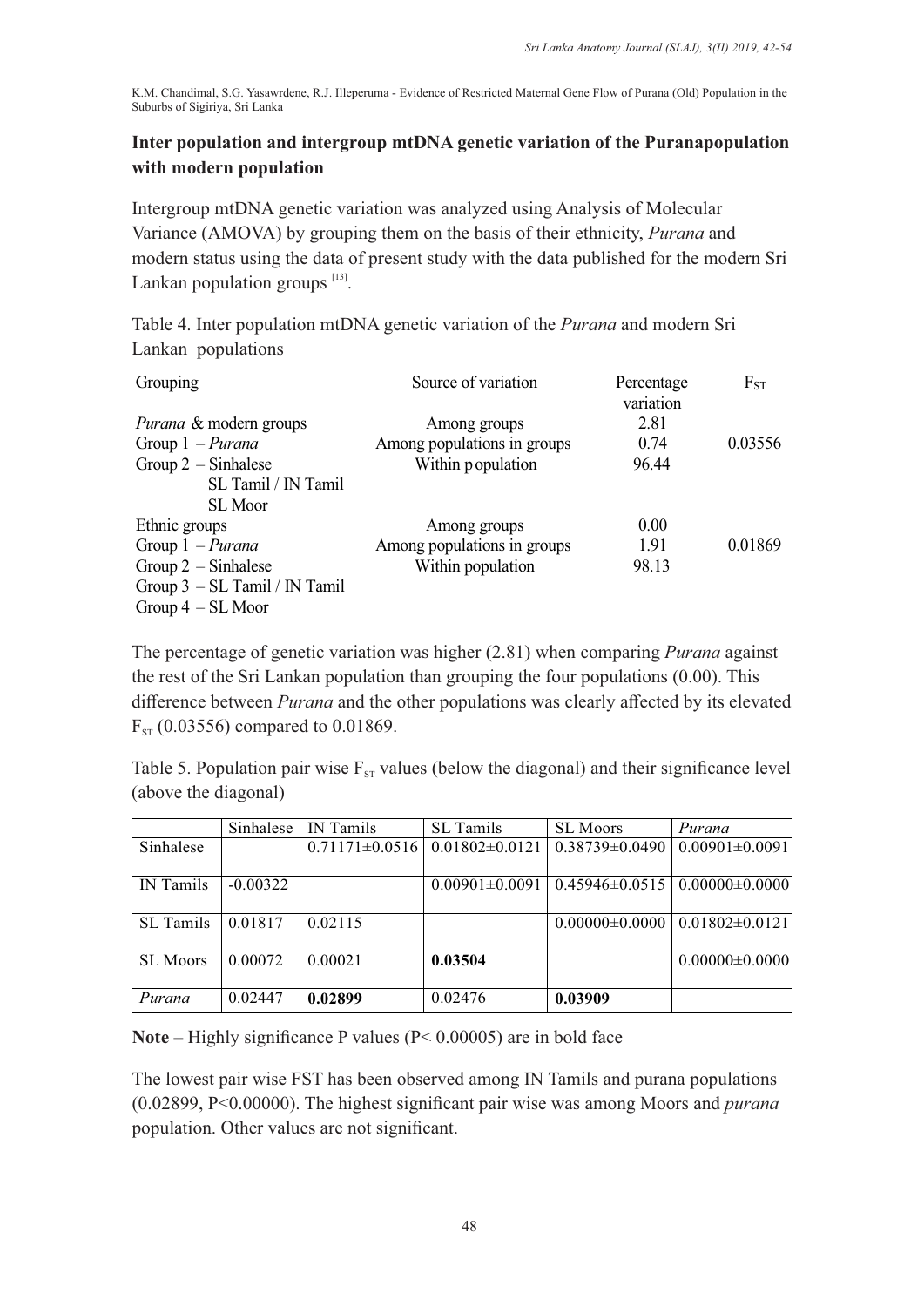#### **Phylogenetic analysis of mtDNA for the Purana population**

Genetic relationships of the Purana population with modern Sri Lankans and *Vedda* (Adivasis) groups reported by Illeperuma  $(2009)$ <sup>[13]</sup> were further explored by drawing neighbour joining trees based pair wise DA distances between populations $^{[22]}$ . An un –rooted neighbour joining (NJ) tree was constructed on the basis of DA matrices and visualized by TREEVIEW 1.6.1.



Fig 1. Neighbour – joining tree based on DA distance values of mtHVS - I sequence variation of the *Purana* population and four modern Sri Lankan populations

The significant observation of the DA based neighbour – joining tree was the clustering of Sinhalese, Indian Tamils and the Sri Lankan Moors together in a single clade on the tree compared to others. Although the *Purana* population was isolated in the tree, the genetic distance between the *Purana* population and SL Tamils was low compared with that of others.

Upon inclusion of the aboriginal *Vedda* population to the analysis, the genetic distance of *Purana* to Sri Lankans was high other than the SL Tamil and *Vedda.*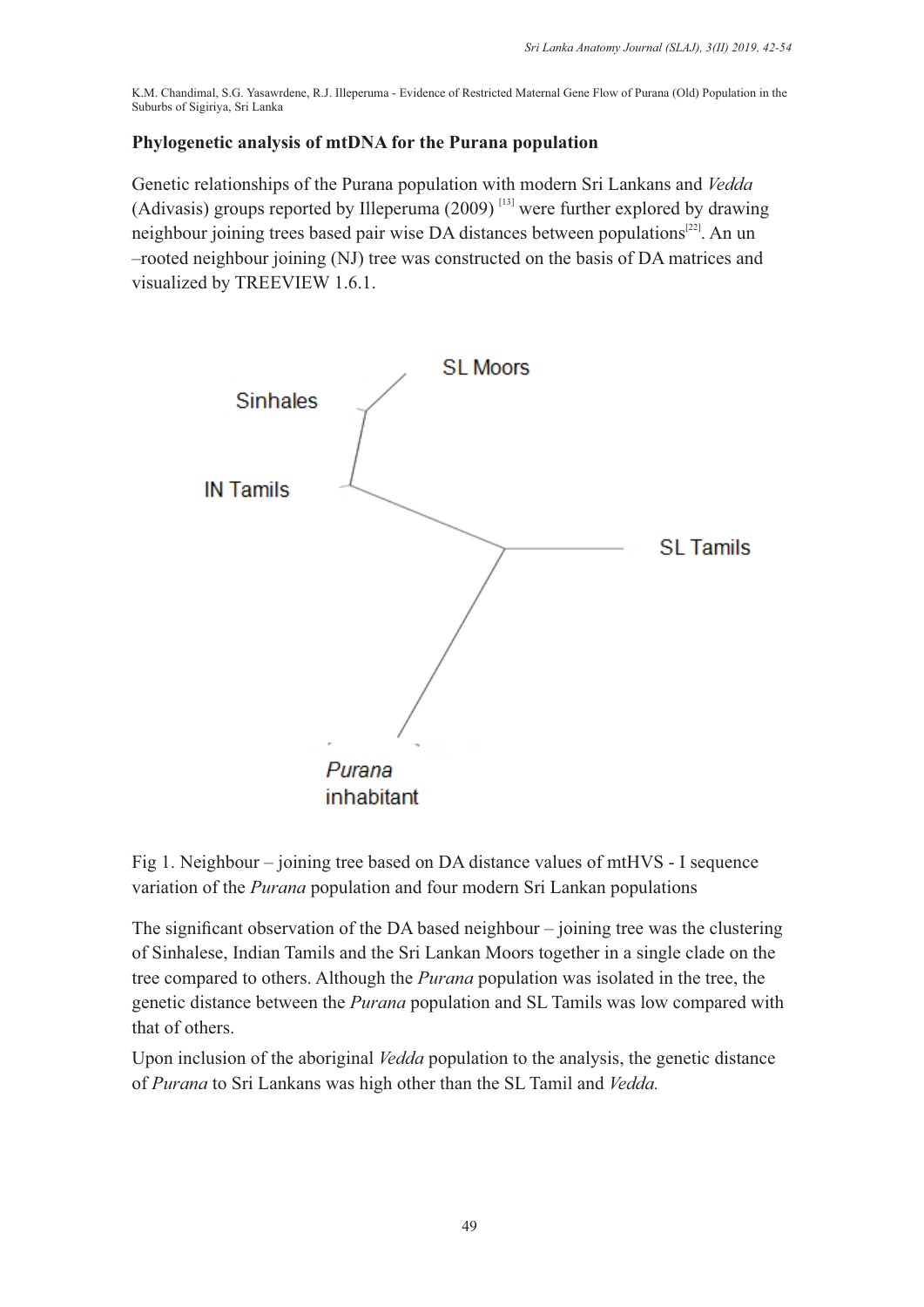

## **Fig 2. Neighbour – joining tree based on DA distance values of mtHVS - I sequence variation of the Purana populations,** *Vedda* **and four modern Sri Lankan populations**

Note – Close affiliation of the *Purana* population with the SL Tamils was observed. *Purana* population was closer to SL Tamils than *Vedda* and to other Sri Lankans.

Each sequence comprised of 407 nucleotides spanning nucleotide positions (bp) 16,004 – 16,411 of the human mtDNA. The variable positions recorded upon compared with rCRS were presented in Table 6.3.

#### **Discussion**

A high percentage of population specific haplotypes observed in the *Purana* population in comparison to modern Sri Lankan populations reported by Illeperuma  $(2009)$ <sup>[13]</sup> suggested that the maternal gene flow of the *Purana* population was restricted among them (Table 3.). This may be a reflection of the endogamous caste system and intra-group marriages that are common among *Purana* populationPurana population at Sigiriya suburbs presently belonging to

Govigama and Nekathi castes make marriages restricted to the same  $\text{caste}^{[24]}$ . Therefore presently maternal gene flow has taken place among the *Purana* population in Sigiriya suburbs and gene flow among other Sri Lankans was limited. The isolation and endogamy observed with mtDNA is also consistent with the reported morphological and morphometrical variations such as dominant mesocephalic cephalic phenotype (35%), leptoprosopic facial phenotype (38%), mesorrhine nasal phenotype  $(56\%)$ , blood group O  $(46\%)$  etc when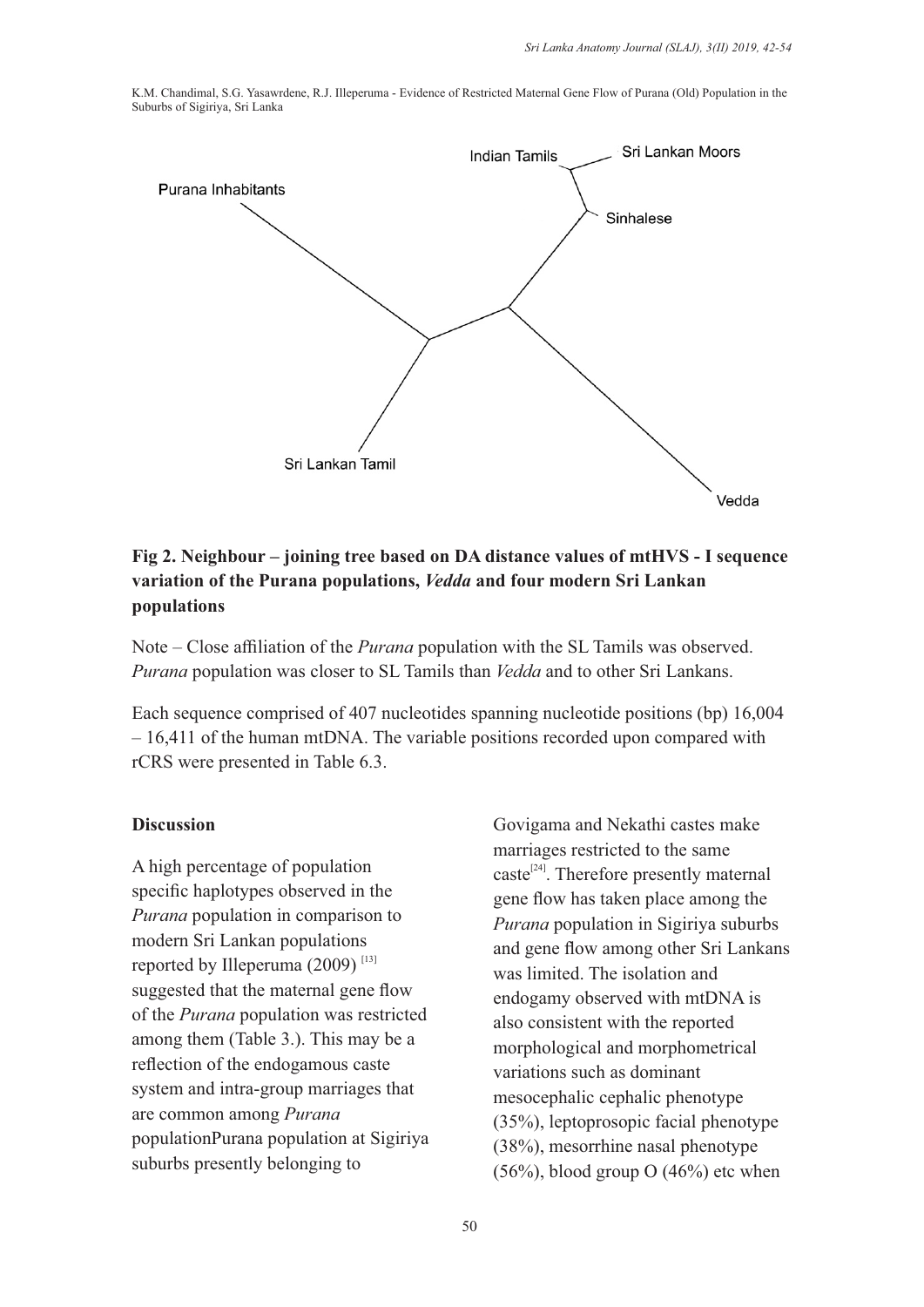*Purana* population is compared with present Sri Lankans. The effects of isolation of the *Purana* population were further demonstrated by their other morphometrical and morphological findings  $^{[25,26]}$ .

Intergroup mtDNA genetic variation was analyzed using AMOVA by grouping them on the basis of their ethnicity, *Purana* and modern status using the data of present study with the data published for the modern Sri Lankan population groups  $\left[13\right]$ . When populations were grouped according to their ethnicity, AMOVA revealed a 98.13% variation within populations is higher and the variability among four ethnic populations was only 1.91 % (Table 4). This was in agreement with the AMOVA results of HVS - I polymorphisms of the four major ethnic groups in Sri Lanka (Sinhalese, Sri Lankan Tamils, Indian Tamils and Sri Lankan Moors)<sup>[13]</sup>. Among Sri Lankan ethnic populations, the percentage variation of AMOVA was high (98.97%) within population and the variability among four ethnic populations was 1.03 % [13]. The AMOVA analysis of HVS - I showed less differentiation (FST -0.01869) among the four ethnic populations in this study (Table 5.). This might be due to a higher amount of admixture among them in their maternal linage.

The *Purana* population was reported to be isolated from  $5<sup>th</sup>$  Century A.D. from the rest of the Sri Lankan population  $[27]$ . Therefore, grouping of the population for AMOVA was done with reference to modern and *Purana* basis and increased genetic variation could be identified among groups (2.81%) (Table 4.). Differentiation among populations when grouped by the basis of the origin of the population was higher  $(F_{ST} -$ 0.03556) than among population grouped according to ethnicity  $(F_{ST} -$ 0.01869) (Table 4.). Bandaranayake *et*   $al$ ., (1994)<sup>[27]</sup> recorded that the marriages of the *Purana* inhabitants have been continuously to occur only within each *Purana* community due to strict practicing caste system. Hence present findings demonstrate the genetic consequences of practiced endogamy of the *Purana* population at Sigiriya suburbs in population isolation.

Population pair wise  $F_{ST}$  values and their related statistical significances (Table 5.) confirm that the *Purana* population at Sigiriya suburbs was genetically differentiated from the rest of the various modern Sri Lankan tested. The DA distance based neighbour – joining tree (Fig 1. and Fig 2.) further justifies this isolation. High DA distance of the *Purana* population compared to the other Sri Lankans is an indicative of a recent possible occurrence of a population bottleneck. Genetic distance values are known to increase rapidly when bottleneck has  $occurred^{[28]}$ . Reduced population size, cultural isolation due to strict practicing caste system are probably the other reasons for the occurrence of the *Purana* population in Sigiriya suburb as an outlier in mitochondrial neighbour – joining phylogeny.

 $D_A$  based neighbour joining tree showed that the *Purana* population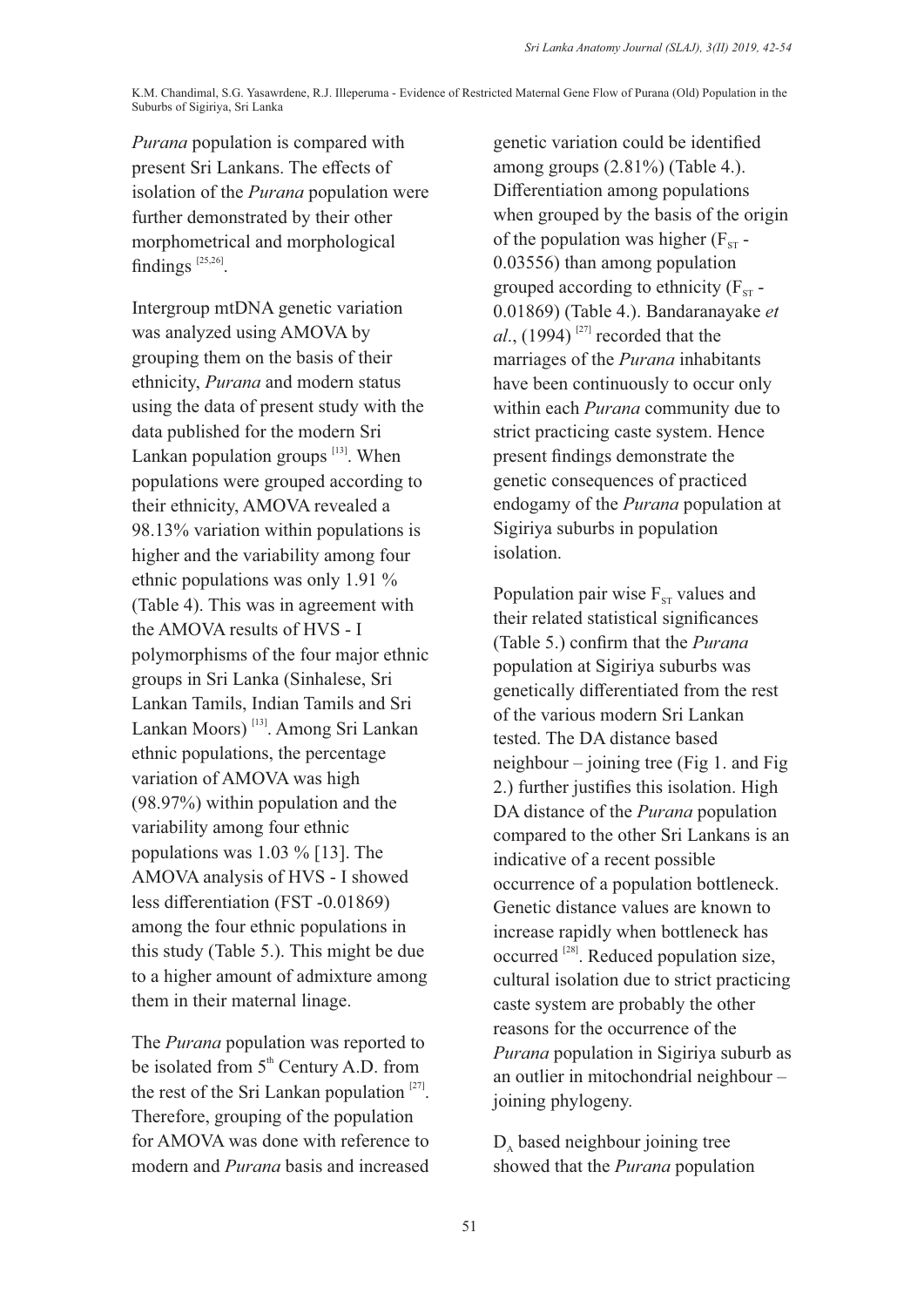were genetically closer to Sri Lankan Tamils than to any other population probably because of an occurrence of increased maternal gene flow among them than other respective populations in Sri Lanka (Fig 2). The antiquity of the *Purana* population has been reported as old as  $5<sup>th</sup>$  Century AD  $(1,450 \text{ YBP})$ <sup>[27]</sup>. The Purana population those who had lived long before, might have made a close association with the Tamils those who migrated from India at the historic time. In Mahavansa, Tamil adventurers such as Elara invaded the Anuradhapura area around 2,100 – 2,200 YBP. In the 9<sup>th</sup> and 10<sup>th</sup> centuries, *Pandya* and *Chola* incursions into Sri Lanka culminated in the *Chola* annexation of the island, which lasted until the latter half of the  $11<sup>th</sup>$  century. Tamil soldiers from Southern parts of India were brought to Anuradhapura between the  $7<sup>th</sup>$  and  $11<sup>th</sup>$  centuries by the Tamil dynasty. Such a large influx of Tamils those who came from India in historic time tend to be intermixed with Sri Lankans living in dry zone (Anuradhapura and Polonnaruwa kingdoms).

The present study explores the genetic affinity of the *Purana* population at Sigiriya suburbs in respective to the genetic variation seen only in the HVS - I of the mitochondrial genome. As the mtDNA represents the maternal gene flow, the finding of the present study restricts to the maternal lineage of the studied subjects. Hence the findings of the present study should be further verified with genetic data derived from nuclear and male-specific Y chromosomal DNA markers which may furnish information regarding patrilineal relationships.

#### **Corresponding Author**

Dr. Chandimal, K. M. (PhD) Department of Anatomy, Faculty of Medicine, Wayamba University of Sri Lanka Tel: +94-711141591 E-mail: kmchandimal@wyb.ac.lk

## *References*

- 1. Brown, W.M., George, M. and Wilson, A.C. (1979). Rapid evolution of animal mitochondrial DNA. *Proceedings of the National Academy of Science USA*, 76: 1967–1971.
- 2. Olivio, P.D., Van de Walle, M.J., Laipis, P.J. and Hauswirth, W.W. (1983). Nucleotide sequence evidence for rapid genotypic shifts in the bovine mitochondrial DNA D-loop. *Nature,* 306: 400 – 402.
- 3. Gyllensten, U., Wharton, D. and Wilson, A.C. (1985). Maternal inheritance of mitochondrial DNA during backcrossing of two species of mice. *Journal of Hereditary*, 76: 321–324.
- 4. Elson, J.L., Andrews, R.M., Chinnery, P.F., Lightowlers, R.N., Turnbull, D.M. and Howell, N. (2001). Analysis of European mtDNAs for recombination. *American Journal of Human Genetics*, 68: 145-153.
- 5. Wallace, D.C. (1995). Mitochondrial DNA variation in human evolution, degenerative disease and aging. *American Journal of Human Genetics*, 57: 201-223.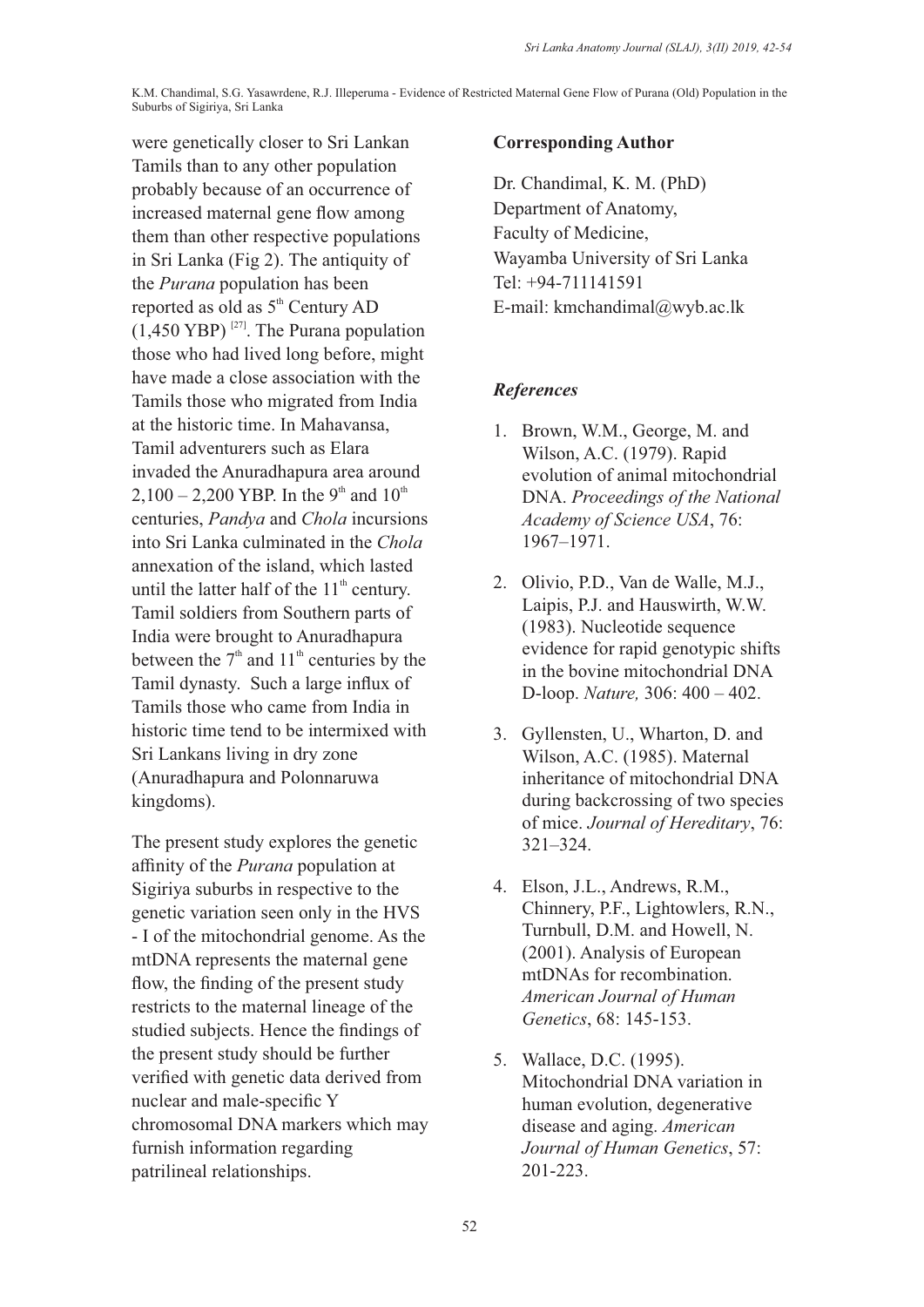- 6. Torroni, A. and Wallace, D.C. (1994). Mitochondrial DNA variation in human populations and implications for detection of mitochondrial DNA mutations of pathological significance. *Journal of Bioenergetic and Biomembrane,* 26: 261-271.
- 7. Hummel, S. (2003). *Ancient DNA typing: methods, strategies and applications*. New York: Springer.
- 8. Ingman M, Gyllensten U (2001). Analysis of the complete human mtDNA genome: Methodology and inferences for human evolution. *J Hered*, 92: 454–461
- 9. Jehaes E, Decorte R, Peneau A *et al*. Mitochondrial DNA analysis of a putative son of Louis XVI, King of France and Marie-Antoinette. *Eur J Hum Genet* 1998 6: 383–395.
- 10. Gauniyal M, Aggarwal A, Kshatriya GK. (2011). Genomic structure of the immigrant Siddis of East Africa to southern India: a study of 20 autosomal DNA markers. Biochem Genet. 49:427–442. Shah AM, *et al*. 2011. Indian Siddis: African descendants with Indian admixture. *Am J Hum Genet*. 89:154–161.
- 11. Das, R. and Upadhyai, P. (2017). Application of geographic population structure (GPS) algorithm for biogeographical analyses of populations with complex ancestries: a case study of South Asians from 1000 genomes project. *BMC Genet*.18 (S1):109.
- 12. Harihara, S., Saitou, N., Hirai, M., Gojobori, T., Park, K.S., Misawa, S., Ellepola, S. B., Ishida, T. and Omoto, K. (1988). Mitochondrial DNA polymorphisms among five Asian populations. *American Journal of Human Genetics*, 43(2): 134–143.
- 13. Illeperuma, R.J. (2009). Development of data bases for autosomal, Y chromosomal and mitochondrial DNA markers and their application in forensic casework and population genetics in Sri Lankan populations. Unpublished Ph D thesis, University of Colombo, Colombo.
- 14. Samarakoon, P.S., Jayasekara, R.W. and Dissanayake V.H.W. (2011). The Sri Lankan Genome Variation Database. *Sri Lanka Journal of Biomedical Informatics*, 2(1): 10- 21.
- 15. Dissanayake, V.H.W., Samarakoon, P.S., Scaria, V., Patowary, A., Sivasubbu, S. and Gokhale, R. (2011). The Sri Lankan Personal Genome Project: an overview. *Sri Lanka Journal of Biomedical Informatics*, 2: 4-9.
- 16. Bandaranayake, S. and Mogren, M. (1994). *The further studies of Settlement Archeology of the Sigiriya – Dambulla Region*. Colombo: PGIAR.
- 17. Walsh, P.S., Metgzger, D.A. and Higuchi, R. (1991). Chelex R 100 as a medium for simple extraction of DNA for PCR based typing from forensic material. *Bio Techniques*, 10: 506.